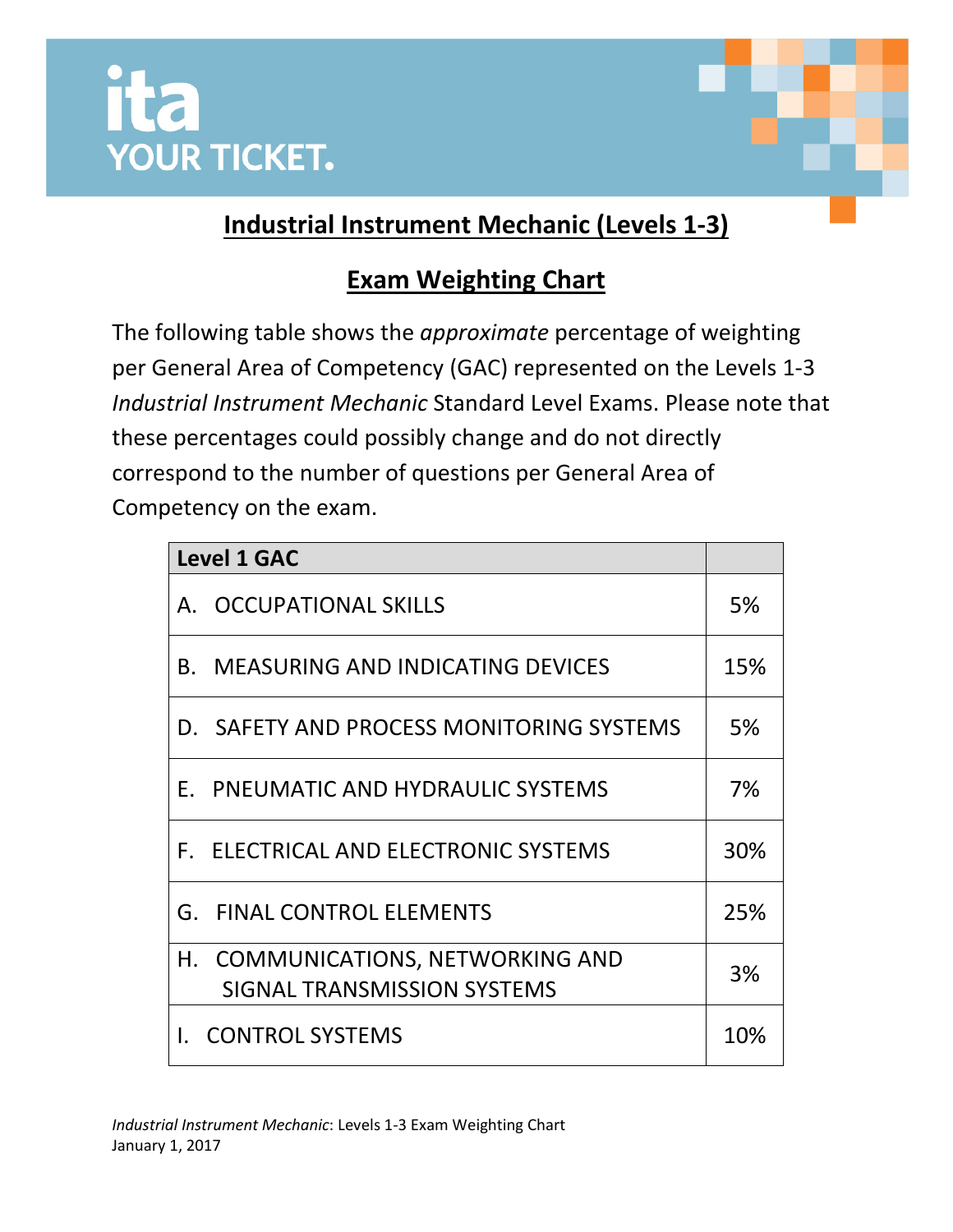

| <b>Level 2 GAC</b>   |                                         |     |
|----------------------|-----------------------------------------|-----|
| $\mathsf{A}_{\cdot}$ | <b>OCCUPATIONAL SKILLS</b>              | 5%  |
| <b>B.</b>            | <b>MEASURING AND INDICATING DEVICES</b> | 45% |
|                      | E. PNEUMATIC AND HYDRAULIC SYSTEMS      | 15% |
|                      | F. ELECTRICAL AND ELECTRONIC SYSTEMS    | 20% |
|                      | <b>G. FINAL CONTROL ELEMENTS</b>        | 15% |